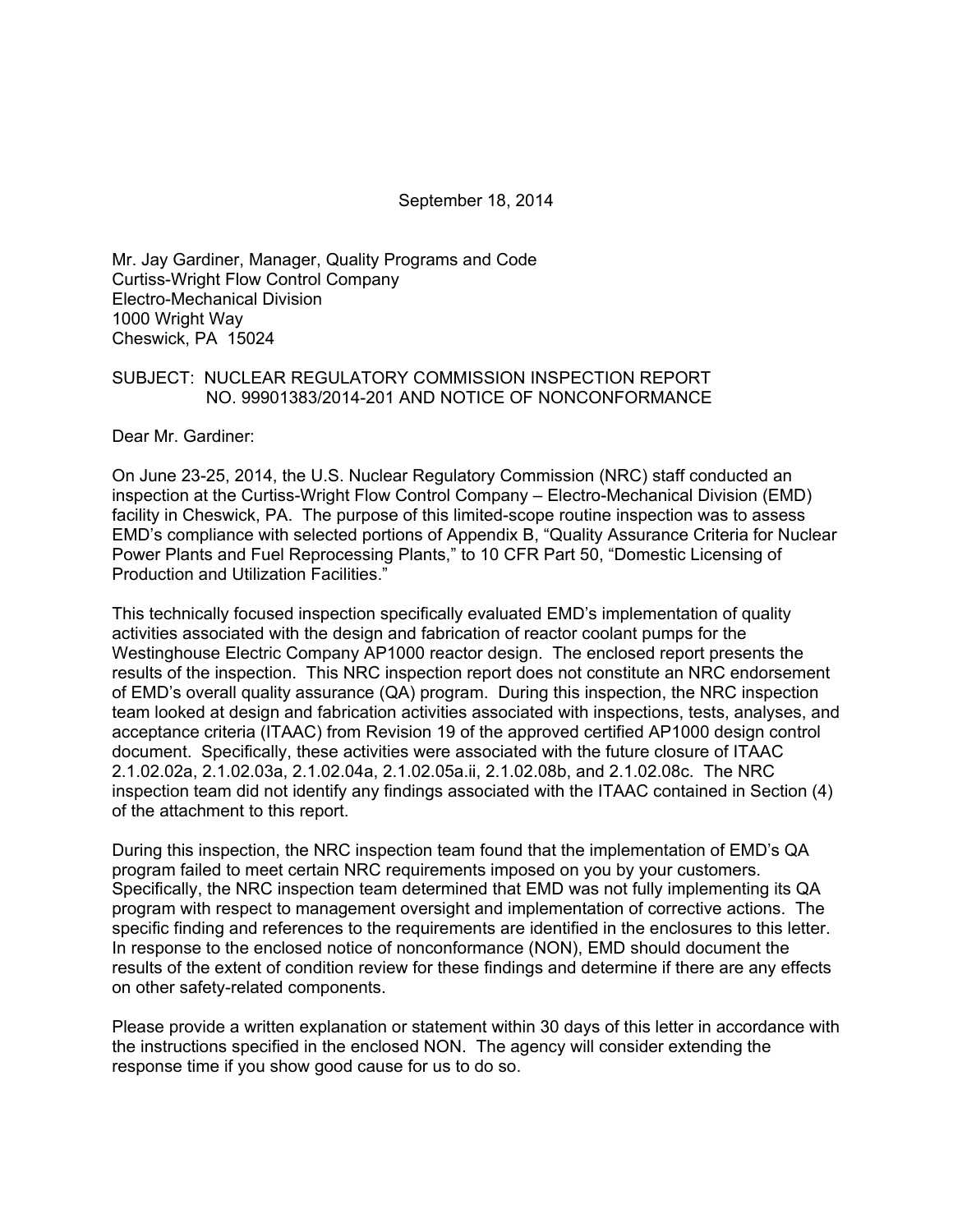#### J. Gardiner - 2 -

In accordance with 10 CFR 2.390, "Agency Rules of Practice and Procedure," a copy of this letter, its enclosure(s), and your response will be made available electronically for public inspection in the NRC Public Document Room or from the NRC's document system (Agencywide Documents Access and Management System), accessible at http://www.nrc.gov/reading-rm/adams.html. To the extent possible, your response, (if applicable), should not include any personal privacy, proprietary, or Safeguards Information so that it can be made available to the public without redaction. If personal privacy or proprietary information is necessary to provide an acceptable response, then please provide a bracketed copy of your response that identifies the information that should be protected and a redacted copy of your response that deletes such information. If you request that such material is withheld from public disclosure, you must specifically identify the portions of your response that you seek to have withheld and provide in detail the bases for your claim (e.g., explain why the disclosure of information will create an unwarranted invasion of personal privacy or provide the information required by 10 CFR 2.390(b) to support a request for withholding confidential commercial or financial information). If Safeguards Information is necessary to provide an acceptable response, please provide the level of protection described in 10 CFR 73.21, "Protection of Safeguards Information: Performance Requirements."

Sincerely,

### */RA/*

Edward H. Roach, Chief Mechanical Vendor Inspection Branch Division of Construction Inspection and Operational Programs Office of New Reactors

Docket No.: 99901383

Enclosures:

- 1. Notice of Nonconformance
- 2. Inspection Report No. 99901383/2014-201
	- and Attachment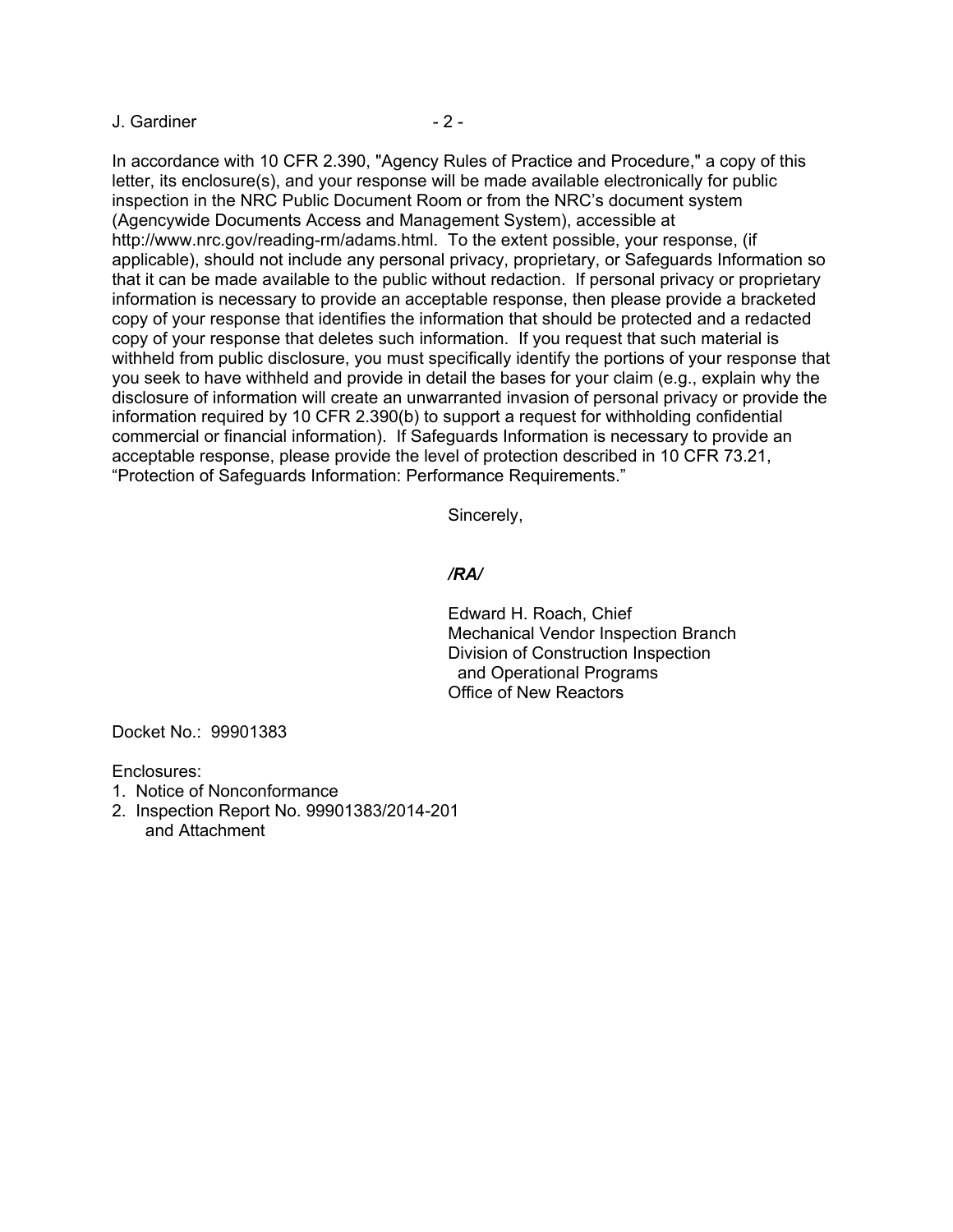#### J. Gardiner - 2 -

In accordance with 10 CFR 2.390, "Agency Rules of Practice and Procedure," a copy of this letter, its enclosure(s), and your response will be made available electronically for public inspection in the NRC Public Document Room or from the NRC's document system (Agencywide Documents Access and Management System), accessible at http://www.nrc.gov/reading-rm/adams.html. To the extent possible, your response, (if applicable), should not include any personal privacy, proprietary, or Safeguards Information so that it can be made available to the public without redaction. If personal privacy or proprietary information is necessary to provide an acceptable response, then please provide a bracketed copy of your response that identifies the information that should be protected and a redacted copy of your response that deletes such information. If you request that such material is withheld from public disclosure, you must specifically identify the portions of your response that you seek to have withheld and provide in detail the bases for your claim (e.g., explain why the disclosure of information will create an unwarranted invasion of personal privacy or provide the information required by 10 CFR 2.390(b) to support a request for withholding confidential commercial or financial information). If Safeguards Information is necessary to provide an acceptable response, please provide the level of protection described in 10 CFR 73.21, "Protection of Safeguards Information: Performance Requirements."

Sincerely,

#### */RA/*

Edward H. Roach, Chief Mechanical Vendor Inspection Branch Division of Construction Inspection and Operational Programs Office of New Reactors

Docket No.: 99901383

Enclosures:

- 1. Notice of Nonconformance
- 2. Inspection Report No. 99901383/2014-201 and Attachment

#### **DISTRIBUTION:**

ASakadales KKavanagh RRasmussen jgardiner@curtisswright.com sshannon@curtisswright.com

| <b>ADAMS ACCESSION NO.: ML14Z4UA51/</b><br>NRU-002 |               |                 |                |           |               |  |
|----------------------------------------------------|---------------|-----------------|----------------|-----------|---------------|--|
|                                                    | <b>OFFICE</b> | I NRO/DCIP/MVIB | NRO/DCIP/MVIB  | NRO/DCIP  | NRO/DCIP/MVIB |  |
|                                                    | <b>NAME</b>   | <b>BClarke</b>  | YDiaz-Castillo | TFrve     | ERoach        |  |
|                                                    | <b>DATE</b>   | 9/17/2014       | 9/17/2014      | 9/18/2014 | 9/18/2014     |  |
|                                                    |               |                 |                |           |               |  |

## **ADAMS Accession No**.: ML14240A517 NRO-002

**OFFICIAL RECORD COPY**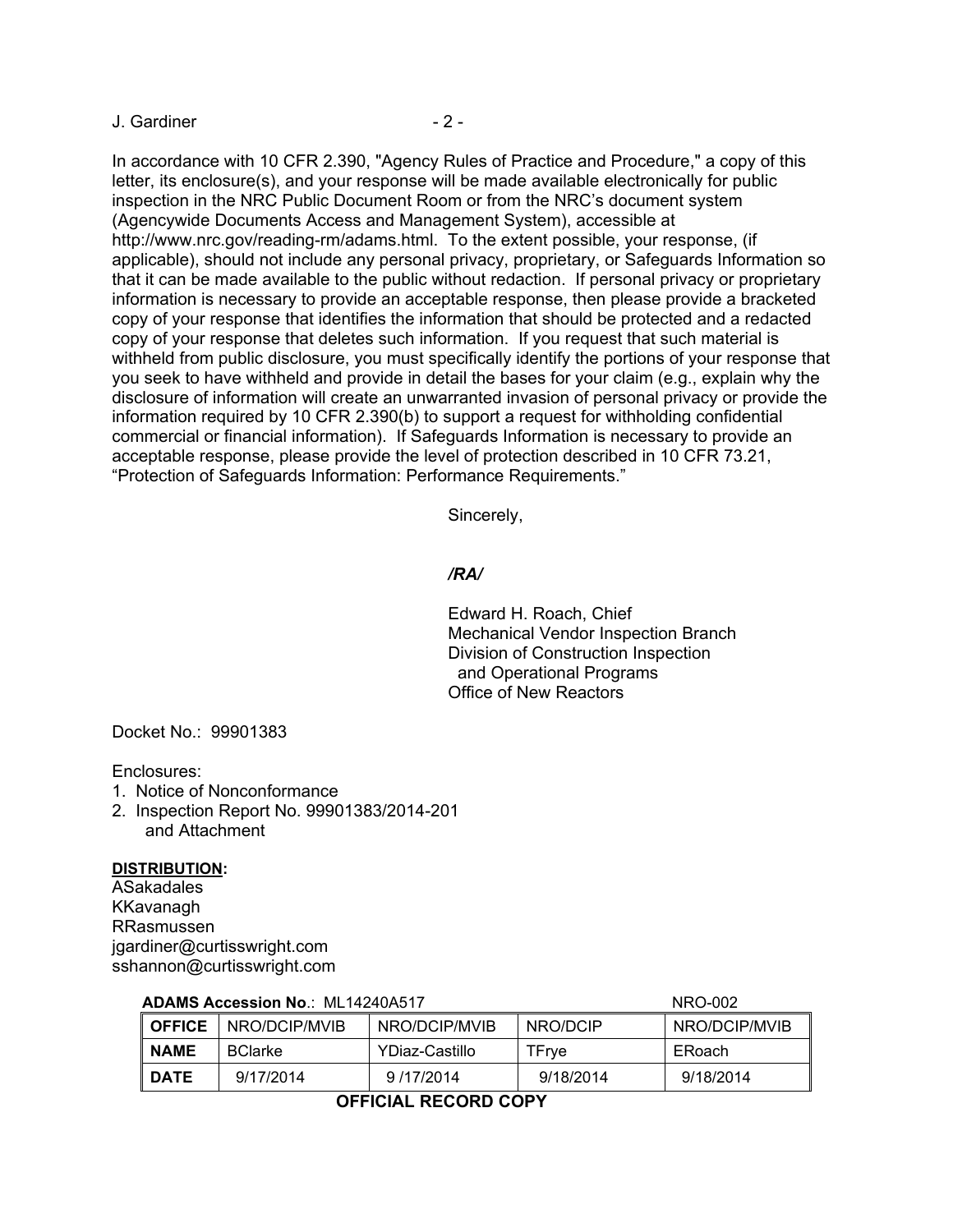### **NOTICE OF NONCONFORMANCE**

Curtiss-Wright Flow Control Company Electro-Mechanical Division 1000 Wright Way Cheswick, PA 15024 Docket No. 99901383

Based on the results of a U.S. Nuclear Regulatory Commission (NRC) inspection conducted at the Curtiss-Wright Flow Control Company – Electro-Mechanical Division (EMD) facility in Cheswick, PA, on June 23, 2014, through June 25, 2014, certain activities were not conducted in accordance with NRC requirements which were contractually imposed on EMD by its customers or NRC licensees:

A. Criterion XVI, "Corrective Action," of Appendix B, "Quality Assurance Program Criteria for Nuclear Power Plants and Fuel Reprocessing Plants," to Title 10 of the *Code of Federal Regulations* (10 CFR) Part 50, "Domestic Licensing of Production and Utilization Facilities," states that "Measures shall be established to assure that conditions adverse to quality, such as failures, malfunctions, deficiencies, deviations, defective material and equipment, and nonconformances are promptly identified and corrected. In the case of significant conditions adverse to quality, the measures shall assure that the cause of the condition is determined and corrective action taken to preclude repetition. The identification of the significant condition adverse to quality, the cause of the condition, and the corrective action taken shall be documented and reported to appropriate levels of management."

Contrary to the above, as of June 25, 2014, EMD failed to perform effectiveness reviews (EFR) for significant conditions adverse to quality as required by EMD's corrective action program and failed to ensure that conditions adverse to quality were promptly identified and corrected.

#### Specifically,

- 1. The EMD corrective action program requires the performance of an EFR for significant conditions adverse to quality to document the appropriateness of root causes and corrective actions to prevent recurrence. Of the 17 significant conditions adverse to quality inspected, the NRC inspection team identified 7 for which no EFR was performed.
- 2. EMD did not take actions that were timely or adequate to correct conditions adverse to quality as described below:
	- Corrective actions taken in response to NRC finding, NON 99901383/2009-201- 03, related to the design review of action item chit forms were closed on March 26, 2010. The NRC inspection team verified that the action item chit forms have been reviewed, however, the NRC inspection team identified that the first annual self-assessment EMD committed to perform in response to the NRC finding was not completed until September 2011 and that no annual self-assessment has been performed since.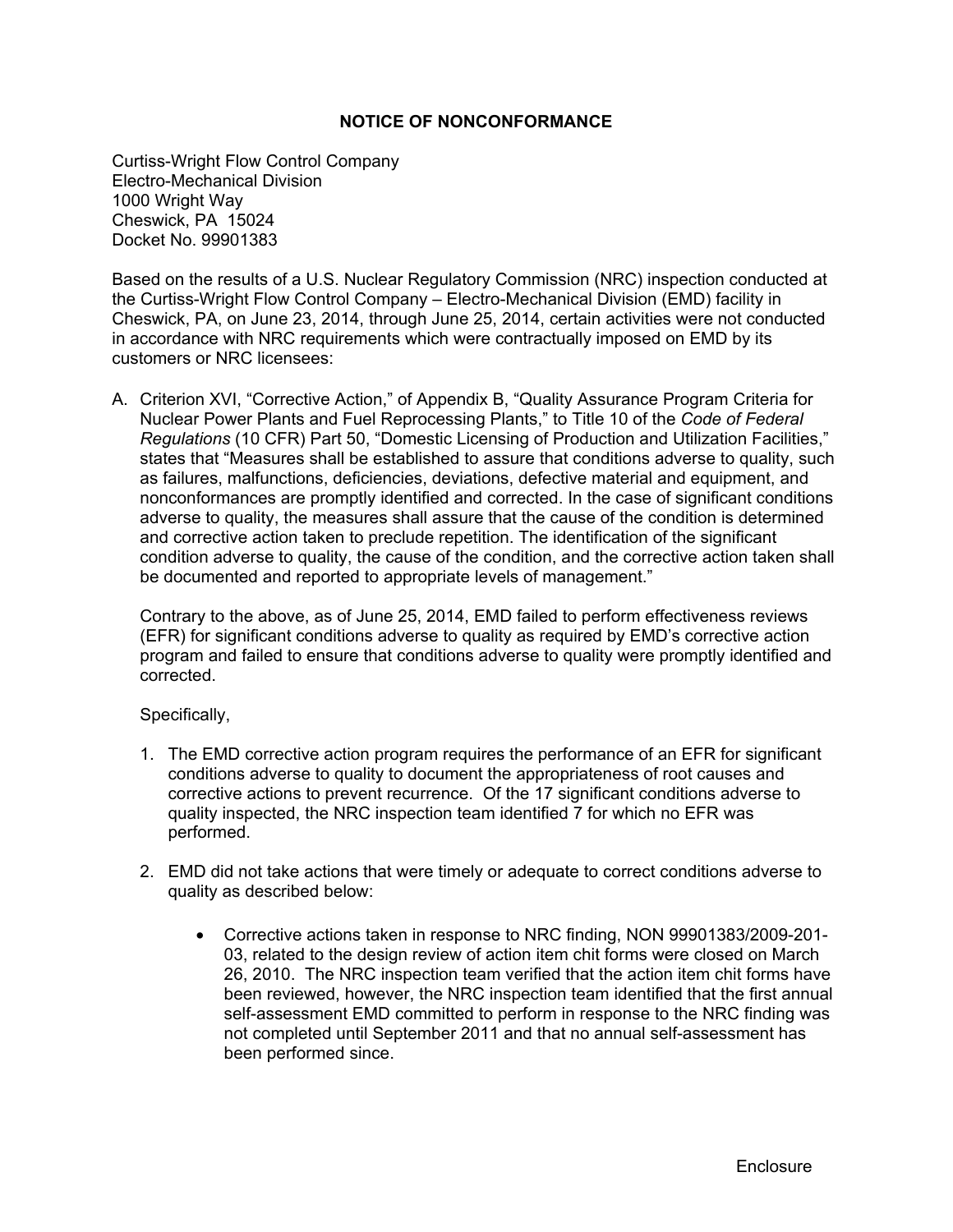- Out of the 38 inspected Corrective Action Requests (CARs), 9 were at least 7 days past the EMD assigned due date without justification. Of those, 7 were at least 30 days past the assigned due date without justification.
- The corrective actions taken in response to CAR No. 2013-00175, which was closed on March 6, 2014, have not been effectively implemented. The NRC inspection team identified several corrective actions that had not been verified by the lead responder and confirmed that IDPQ17 had not been revised to include guidance identifying a timeframe for verification of corrective actions.

This issue has been identified as Nonconformance 99901383/2014-201-01.

Please provide a written statement or explanation to the U.S. Nuclear Regulatory Commission, ATTN: Document Control Desk, Washington, DC 20555-0001 with a copy to the Chief, Mechanical Vendor Inspection Branch, Division of Construction and Operational Programs, Office of New Reactors, within 30 days of the date of the letter transmitting this notice of nonconformance. This reply should be clearly marked as a "Reply to a Notice of Nonconformance" and should include for each noncompliance: (1) the reason for the noncompliance, or if contested, the basis for disputing the noncompliance, (2) the corrective steps that have been taken and the results achieved, (3) the corrective steps that will be taken to avoid noncompliances, and (4) the date when your corrective action will be completed. Where good cause is shown, consideration will be given to extending the response time.

Because your response will be made available electronically for public inspection in the NRC Public Document Room or from the NRC's document system (Agencywide Documents Access Management System), accessible from the NRC Web site at http://www.nrc.gov/readingrm/adams.html, to the extent possible, it should not include any personal privacy, proprietary, or Safeguards Information so that it can be made available to the public without redaction. If personal privacy or proprietary information is necessary to provide an acceptable response, then please provide a bracketed copy of your response that identifies the information that should be protected and a redacted copy of your response that deletes such information. If you request withholding of such material, you must specifically identify the portions of your response that you seek to have withheld and provide in detail the bases for your claim of withholding (e.g., explain why the disclosure of information will create an unwarranted invasion of personal privacy or provide the information required by 10 CFR 2.390(b) to support a request for withholding confidential commercial or financial information). If Safeguards Information is necessary to provide an acceptable response, please provide the level of protection described in 10 CFR 73.21, "Protection of Safeguards Information: Performance Requirements."

Dated this 18th day of September 2014.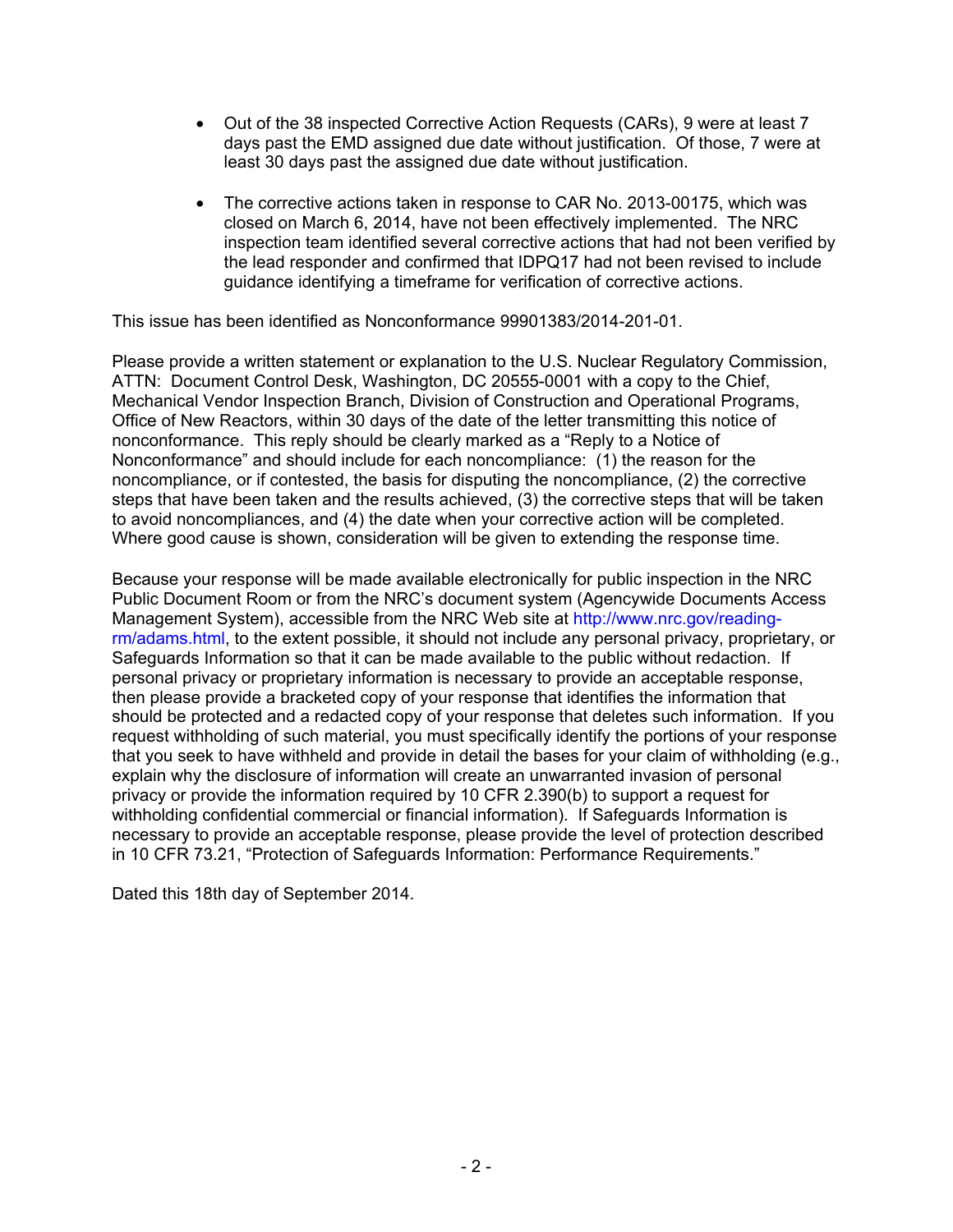#### **U.S. NUCLEAR REGULATORY COMMISSION OFFICE OF NEW REACTORS DIVISION OF CONSTRUCTION INSPECTION AND OPERATIONAL PROGRAMS VENDOR INSPECTION REPORT**

| Docket No.:                       | 99901383                                                                                                                                                                                                                                                            |                                                 |                                           |  |
|-----------------------------------|---------------------------------------------------------------------------------------------------------------------------------------------------------------------------------------------------------------------------------------------------------------------|-------------------------------------------------|-------------------------------------------|--|
| Report No.:                       | 99901383/2014-201                                                                                                                                                                                                                                                   |                                                 |                                           |  |
| Vendor:                           | <b>Curtiss-Wright Flow Control Company</b><br><b>Electro-Mechanical Division</b><br>1000 Wright Way<br>Cheswick, PA 15024                                                                                                                                           |                                                 |                                           |  |
| <b>Vendor Contact:</b>            | Mr. Jay Gardiner<br>Manager, Quality Programs and Code<br>E-mail: JGardiner@curtisswright.com<br>Phone: 724-275-5235                                                                                                                                                |                                                 |                                           |  |
| <b>Nuclear Industry Activity:</b> | Curtiss-Wright Flow Control Company - Electro-Mechanical<br>Division (EMD) is under contract to Westinghouse Electric<br>Company (WEC) to design, manufacture, inspect, test, and deliver<br>the Reactor Coolant Pumps (RCPs) for the WEC AP1000 reactor<br>design. |                                                 |                                           |  |
| <b>Inspection Dates:</b>          | June 23-25, 2014                                                                                                                                                                                                                                                    |                                                 |                                           |  |
| Inspectors:                       | <b>Brent Clarke</b><br><b>Edward Roach</b><br>Yamir Diaz-Castillo                                                                                                                                                                                                   | NRO/DCIP/MVIB<br>NRO/DCIP/MVIB<br>NRO/DCIP/MVIB | <b>Team Leader</b><br><b>Branch Chief</b> |  |
|                                   | Qin Liwei                                                                                                                                                                                                                                                           | NNSA (China)                                    | Observer                                  |  |
| Approved by:                      | Edward H. Roach, Chief<br><b>Mechanical Vendor Inspection Branch</b><br>Division of Construction Inspection<br>and Operational Programs<br><b>Office of New Reactors</b>                                                                                            |                                                 |                                           |  |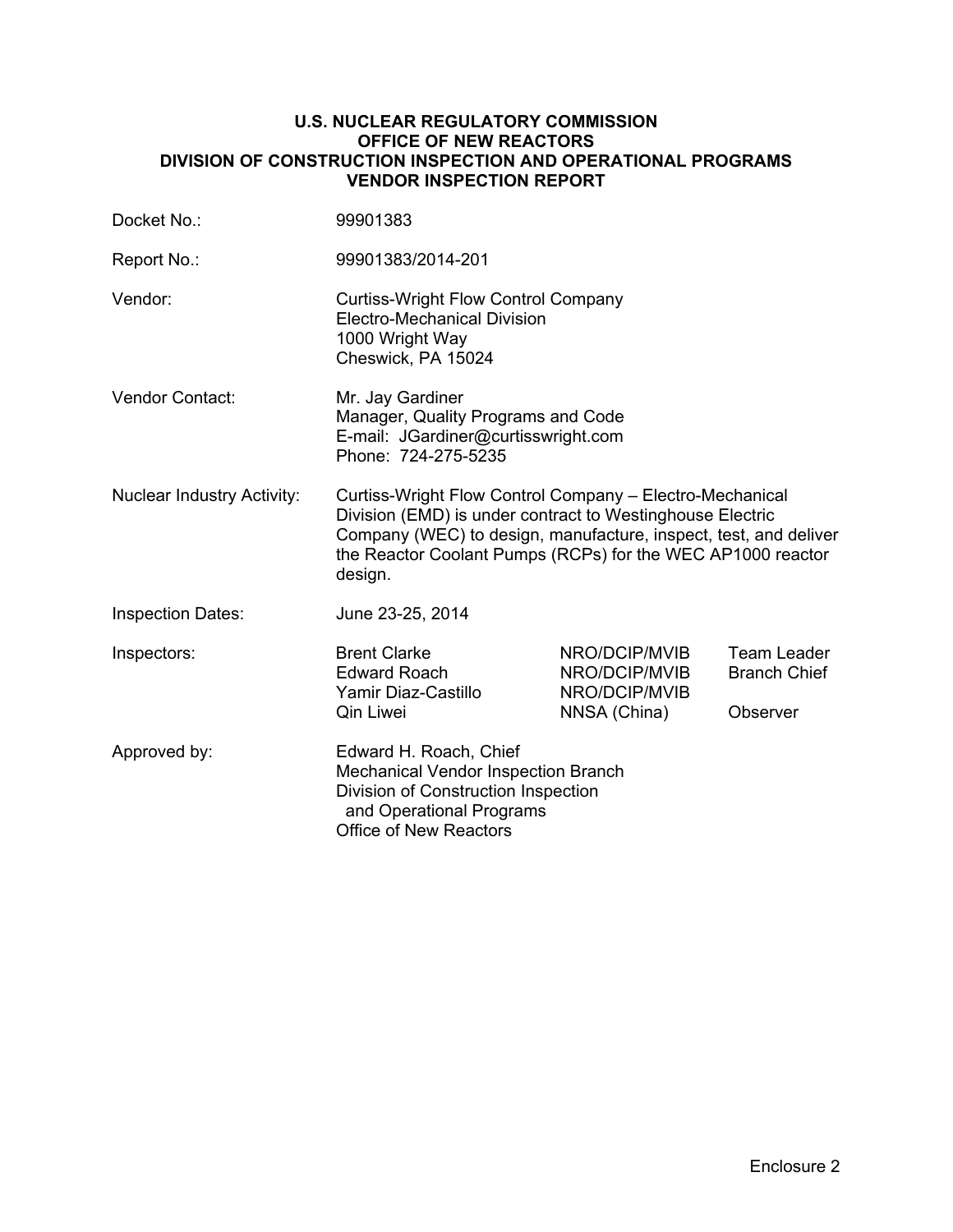### **EXECUTIVE SUMMARY**

#### Curtiss-Wright Flow Control Company Electro-Mechanical Division 99901383/2014-201

The U.S. Nuclear Regulatory Commission (NRC) staff conducted a vendor inspection at the Curtiss-Wright Flow Control Company – Electro-Mechanical Division (EMD) facility to verify that it had implemented an adequate quality assurance (QA) program that complies with the requirements of Appendix B, "Quality Assurance Criteria for Nuclear Power Plants and Fuel Reprocessing Plants," to Title 10 of the *Code of Federal Regulations* (10 CFR) Part 50, "Domestic Licensing of Production and Utilization Facilities." The NRC inspection team conducted the inspection from June 23 - 25, 2014. The last NRC inspection at EMD occurred October 19-23, 2009.

This limited-scope inspection specifically evaluated EMD's implementation of quality activities associated with designing and manufacturing the Reactor Coolant Pumps (RCPs) for the WEC AP1000 reactor design. These RCPs are being fabricated for the Vogtle Electric Generating Plant (VEGP), Units 3 and 4 and Virgil C. Summer Generating Station, Units 2 and 3. Because of an ongoing re-design of the RCP lower thrust bearing and lower flywheel, this was a limited scope inspection that concentrated on organization, the QA program, nonconforming materials, parts and components, corrective actions, and limited portions of design control.

Appendix B to 10 CFR Part 50 was the basis for the NRC inspection. The NRC inspection team used Inspection Procedure (IP) 43002, "Routine Inspections of Nuclear Vendors," to guide the inspection.

The information below summarizes the results of this inspection.

### Corrective Action

The NRC inspection team issued Nonconformance 99901383/2014-201-01 in association with EMD's failure to implement the regulatory requirements of Criterion XVI, "Corrective Action," of Appendix B to 10 CFR Part 50. Nonconformance 99901383/2014-201-01 cites EMD for failing to ensure that significant conditions adverse to quality and conditions adverse to quality were promptly identified and corrected, failing to ensure that significant conditions adverse to quality were corrected to preclude repetition, and failing to perform effectiveness reviews (EFR) for significant conditions adverse to quality as required by EMD's corrective action program.

#### Other Inspection Areas

The NRC inspection team determined that EMD is implementing its programs for nonconforming materials, parts or components, design control and the quality assurance program in accordance with the applicable regulatory requirements of Appendix B to 10 CFR Part 50. Based on the limited sample of documents reviewed and activities observed, the NRC inspection team also determined that EMD is implementing its policies and procedures associated with these programs. No findings of significance were identified.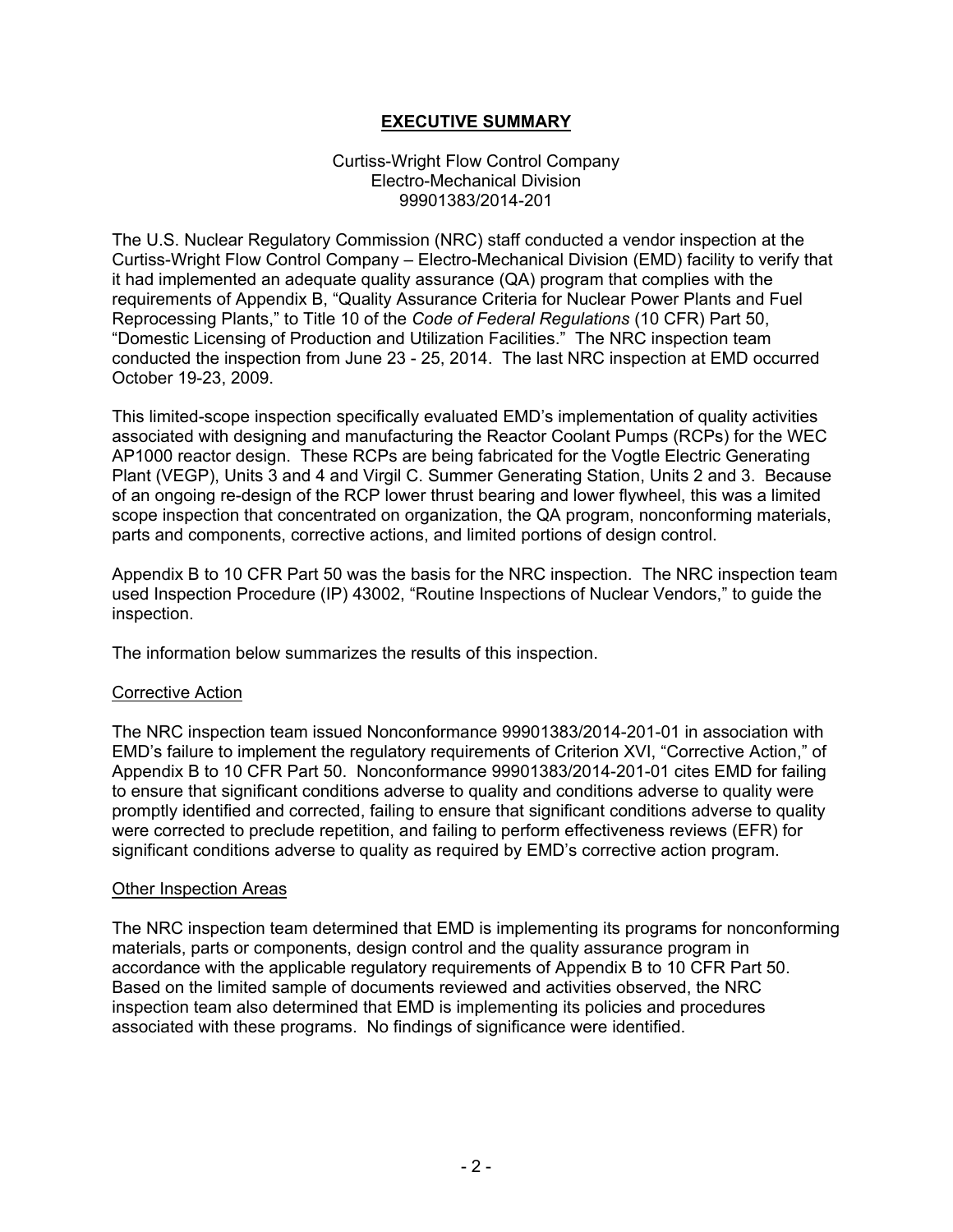### **REPORT DETAILS**

### 1. Organization

### a. Inspection Scope

The NRC inspection team conducted a review of EMD's policies and implementing procedures that govern the EMD organization to verify compliance with the requirements of Criterion I, "Organization," of Appendix B "Quality Assurance Criteria for Nuclear Power Plants and Fuel Reprocessing Plants," to Title 10 of the *Code of Federal Regulations* (10 CFR) Part 50, "Domestic Licensing of Production and Utilization Facilities."

 The NRC inspection team reviewed the organizational structure, functional relationships, and interviewed various staff members to determine that the QA organization had the independence, authority, and organizational freedom to identify problems, recommend solutions, and verify implementation of corrective actions. The NRC inspection team also verified that a stop work procedure was in place and staff was aware of the process and also felt they had the ability to stop work if a quality or safety issue was identified. The NRC inspection team performed a walk down of the fabrication facilities and interviewed several EMD personnel at random to ensure that personnel were aware of processes for identifying quality issues. The NRC inspection team discussed the organization with CW-EMD's management and selected technical staff. The attachment to this inspection report lists the documents reviewed by the NRC inspection team.

b. Observations and Findings

No findings of significance were identified.

c. Conclusion

The NRC inspection team determined that EMD is implementing its quality assurance organization in accordance with the regulatory requirements of Criterion I of Appendix B to 10 CFR Part 50. Based on the limited sample of documents reviewed, the NRC inspection team also determined that EMD is implementing its policies and procedures associated with the roles and responsibilities of the quality assurance organization. No findings of significance were identified.

#### 2. Quality Assurance Program

#### a. Inspection Scope

The NRC inspection team conducted a review of EMD's policies and implementing procedures that govern the quality assurance program to verify compliance with the requirements of Criterion II, "Quality Assurance Program," of Appendix B to 10 CFR Part 50.

The NRC inspection team reviewed procedures and conducted interviews to verify that EMD implemented an adequate program to identify the components covered by the quality assurance program and provide control over those activities affecting the quality of the identified components. The NRC inspection team noted that EMD has two over-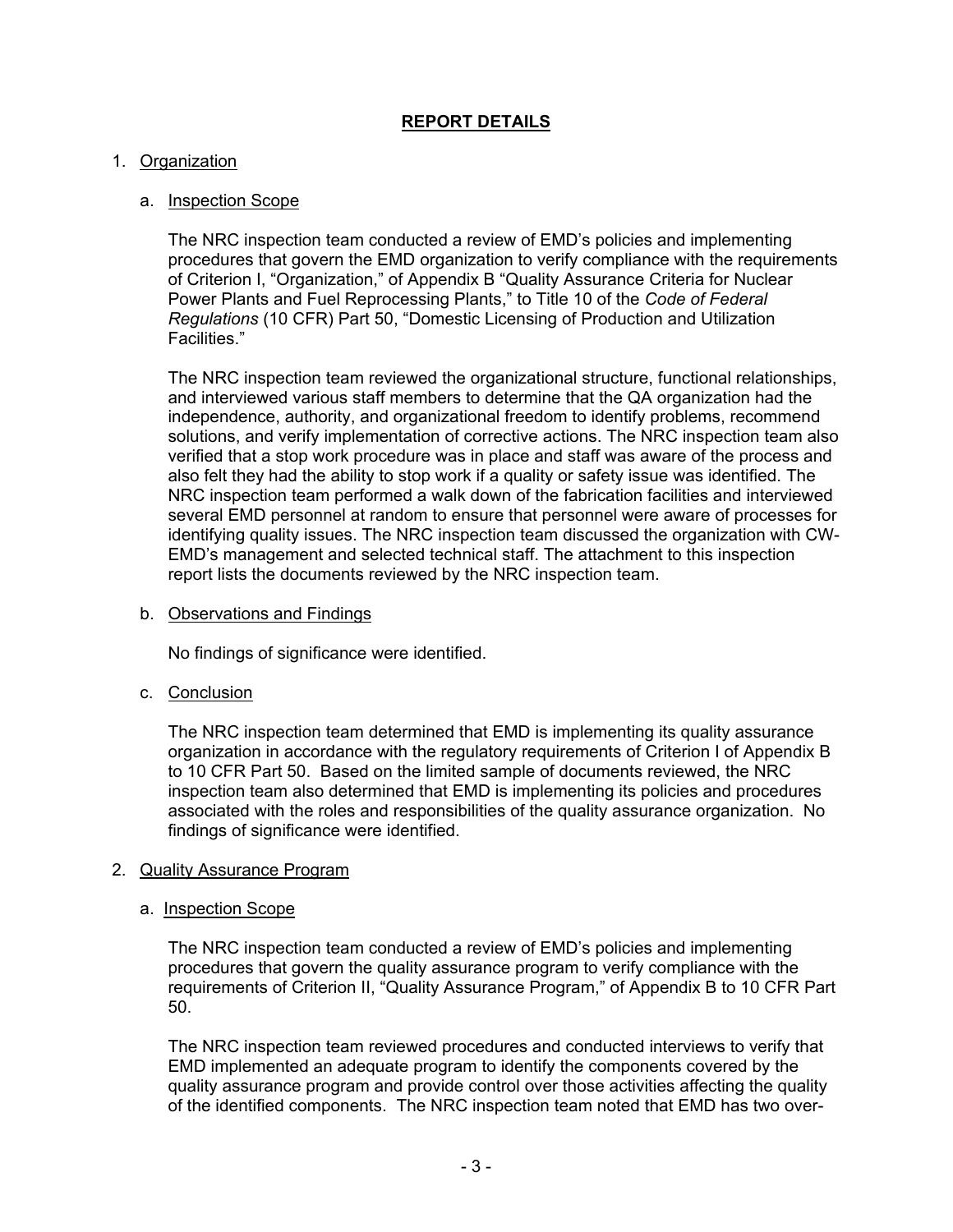arching quality assurance programs: A Quality Assurance Program Manual (QAPM) for Construction of Class 1, 2, 3 Components, Parts, NS Supports, and Supply of Material in Accordance with ASME Section III, Division 1 Requirements, Revision 7 and a Quality Program Manual (QPM) for Appendix B to 10 CFR Part 50 and International Organization for Standardization (ISO) 9001.

### b. Observations and Findings

No findings of significance were identified.

### c. Conclusion

 The NRC inspection team determined that EMD is implementing its quality assurance program in accordance with the regulatory requirements of Criterion II of Appendix B to 10 CFR Part 50. Based on the limited sample of documents reviewed, the NRC inspection team also determined that EMD is implementing its policies and procedures associated with the quality assurance program. No findings of significance were identified.

### 3. Design Control

### a. Inspection Scope

The NRC inspection team conducted a limited review of EMD's policies and implementing procedures that govern design control to verify compliance with the requirements of Criterion III, "Design Control," of Appendix B to 10 CFR Part 50.

The NRC inspection team reviewed AP1000 RCP purchase orders and design specifications and interviewed EMD personnel to verify that the re-designed AP1000 RCP's have an expectation of performing their required safety functions and meeting established Inspections, Tests, Analysis and Acceptance Criteria (ITAAC) requirements.

The attachment to this report lists the documents reviewed by the NRC inspection team and the relevant ITAAC.

#### b. Observations and Findings

No findings of significance were identified.

#### c. Conclusion

The NRC inspection team determined for those limited areas inspected, EMD is implementing its design control program in accordance with the regulatory requirements of Criterion III of Appendix B to 10 CFR Part 50. Based on the limited sample of documents reviewed, the NRC inspection team also determined that EMD is implementing its policies and procedures associated with the design control program. No findings of significance were identified.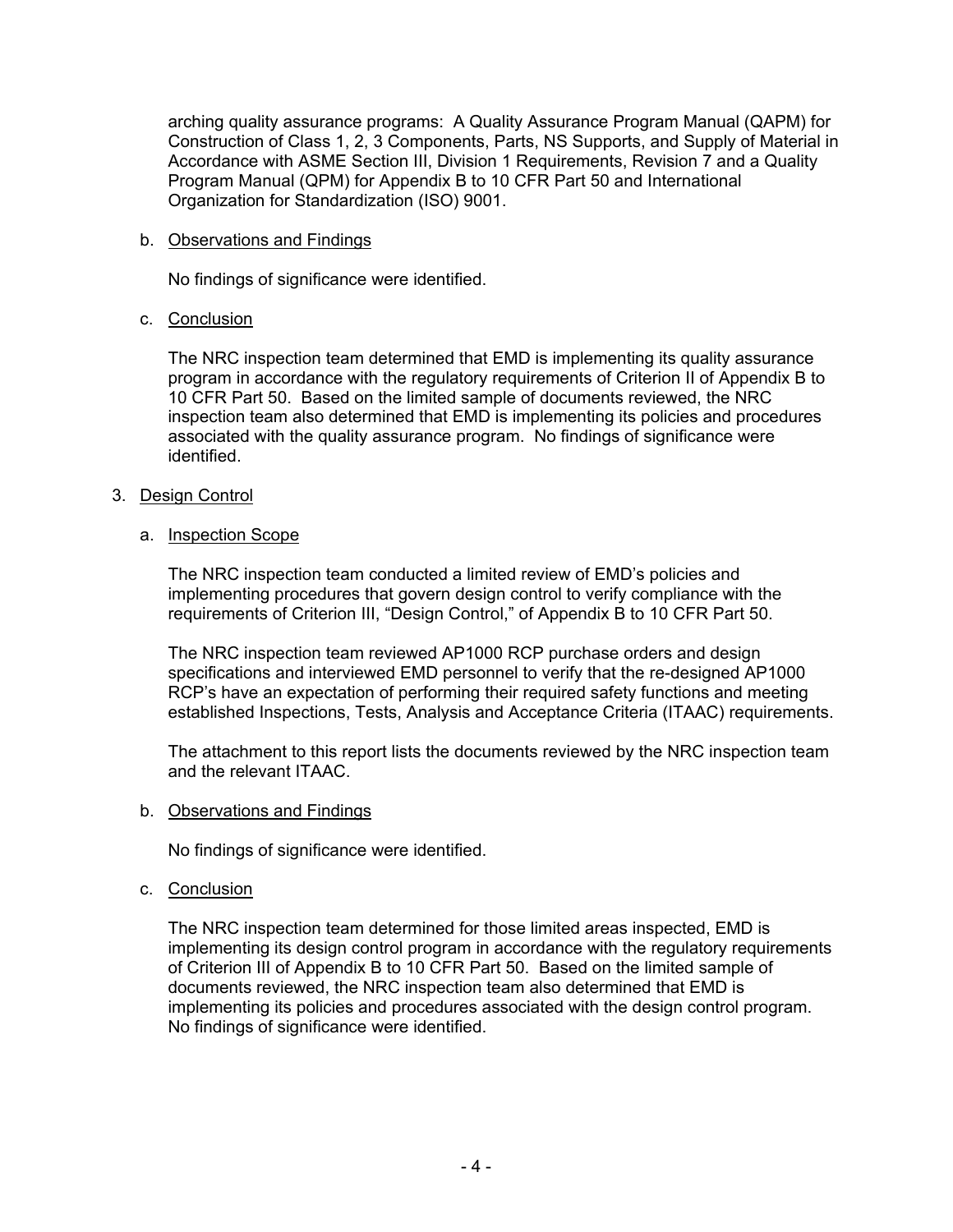### 4. Nonconforming Materials, Parts, or Components

### a. Inspection Scope

The NRC inspection team reviewed EMD's policies and implementing procedures that govern the control of nonconformances to verify compliance with the requirements of Criterion XV, "Nonconforming Materials, Parts, or Components," of Appendix B to 10 CFR Part 50.

The NRC inspection team verified that EMD implemented an adequate program to assess and control nonconforming items, including appropriate identification, documentation, segregation, evaluation, and disposition of these items and that, when appropriate, technical justification was properly documented. The EMD program requires a Material Review Report (MRR) for all nonconformances. For nonconformances that can be corrected during the manufacturing process, an Error Correction Tag is generated. The NRC inspection team also verified that EMD's nonconformance process provides guidance to evaluate nonconformances for reporting under EMD's 10 CFR Part 21 program. The nonconformance process is also linked to EMD's corrective action program.

The NRC inspection team walked down EMD's assembly floor and verified that nonconforming materials were properly identified, marked, and segregated. The NRC inspection team verified that, for the sample MRRs reviewed, EMD had (1) dispositioned identified MRRs in accordance with EMD's approved procedures, (2) presented an appropriate technical justification for each disposition, (3) taken adequate action in regard to the MRR, and (4) verified if an evaluation under EMD's 10 CFR Part 21 program was applicable.

The NRC inspection team discussed the nonconformance program with EMD's management and technical staff. The attachment to this inspection report lists the documents reviewed by the NRC inspection team.

#### b. Observations and Findings

No findings of significance were identified.

c. Conclusion

 The NRC inspection team determined that EMD is implementing its nonconforming materials, parts or components program in accordance with the regulatory requirements of Criterion XV of Appendix B to 10 CFR Part 50. Based on the limited sample of documents reviewed, the NRC inspection team also determined that EMD is implementing its policies and procedures associated with the nonconforming materials, parts or components program. No findings of significance were identified.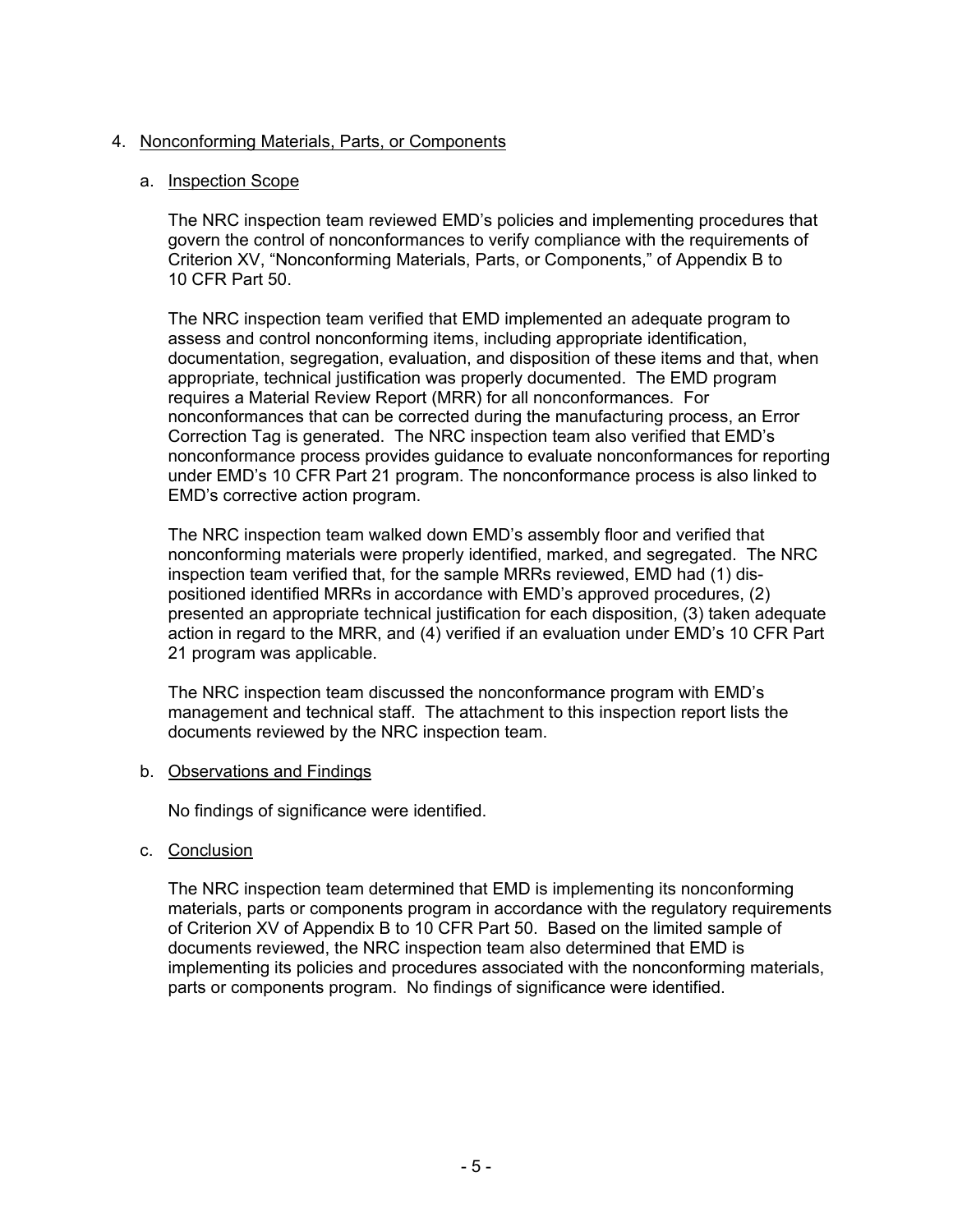### 5. Corrective Action

### a. Inspection Scope

The NRC inspection team reviewed EMD's policies and implementing procedures that govern the corrective action program to verify compliance with the requirements of Criterion XVI, "Corrective Action," of Appendix B to 10 CFR Part 50. The NRC inspection team also discussed the corrective action program with EMD's management and technical staff. The attachment to this inspection report lists the documents reviewed by the NRC inspection team.

### b. Observations and Findings

### b.1 Corrective Action Associated with Violation 99901383/2009-201-01

Following an October, 2009 inspection, the NRC issued Violation 99901383/2009-201- 01 for EMD's failure to provide procedural guidance for: 1) evaluating deviations and failures to comply associated with substantial safety hazards within 60 days of discovery; 2) submitting an interim report to the NRC if an evaluation of an identified deviation or failure to comply cannot be completed within 60 days of discovery; 3) notifying the EMD responsible officer within five days when it is determined that a defect that could cause a substantial safety hazard exists; 4) notifying the affected purchasers or licensees if EMD does not have the capability to perform the evaluation to determine if a defect exists; and 5) notifying the NRC of defects and failures to comply (i.e., initial and written notification). In addition, EMD failed to make an interim report regarding a Part 21 evaluation that was ongoing for more than 60 days after discovery.

In its response to the NRC, EMD stated that Interdepartmental Procedure IDPQ02, "Identification and Reporting of Conditions Adverse to Safety Per 10CFR21," was revised to address each of the areas identified in the Violation. In addition, the response also stated that EMD provided classroom training on 10 CFR Part 21 requirements to 183 engineers, professionals, and managers from July to September 2009 to ensure personnel understood the specific 10 CFR Part 21 requirements. With regards to EMD's failure to make an interim report regarding a 10 CFR Part 21 evaluation that was ongoing for more than 60 days after discovery, EMD stated that although the evaluation was completed by design engineering within the 60-day requirement and the evaluation determined that the reported concern was in compliance with contractual design requirements, the Part 21 report remained open, at the originator's request for further analysis. Subsequently, the engineering analysis group reviewed the structural and stress analyses and concurred with design engineering's disposition, but this additional verification process caused the report to exceed the 60-day reporting requirement.

The NRC inspection team reviewed the documentation that provided the objective evidence for the completion of the corrective actions. The NRC inspection team confirmed that EMD revised IDPQ02 and provided the associated training to address Violation 99901383/2009-201-01. The NRC inspection team determined that EMD's corrective actions were adequate to address the identified finding. Based on its review, the NRC inspection team closed Violation 99901383/2009-201-01.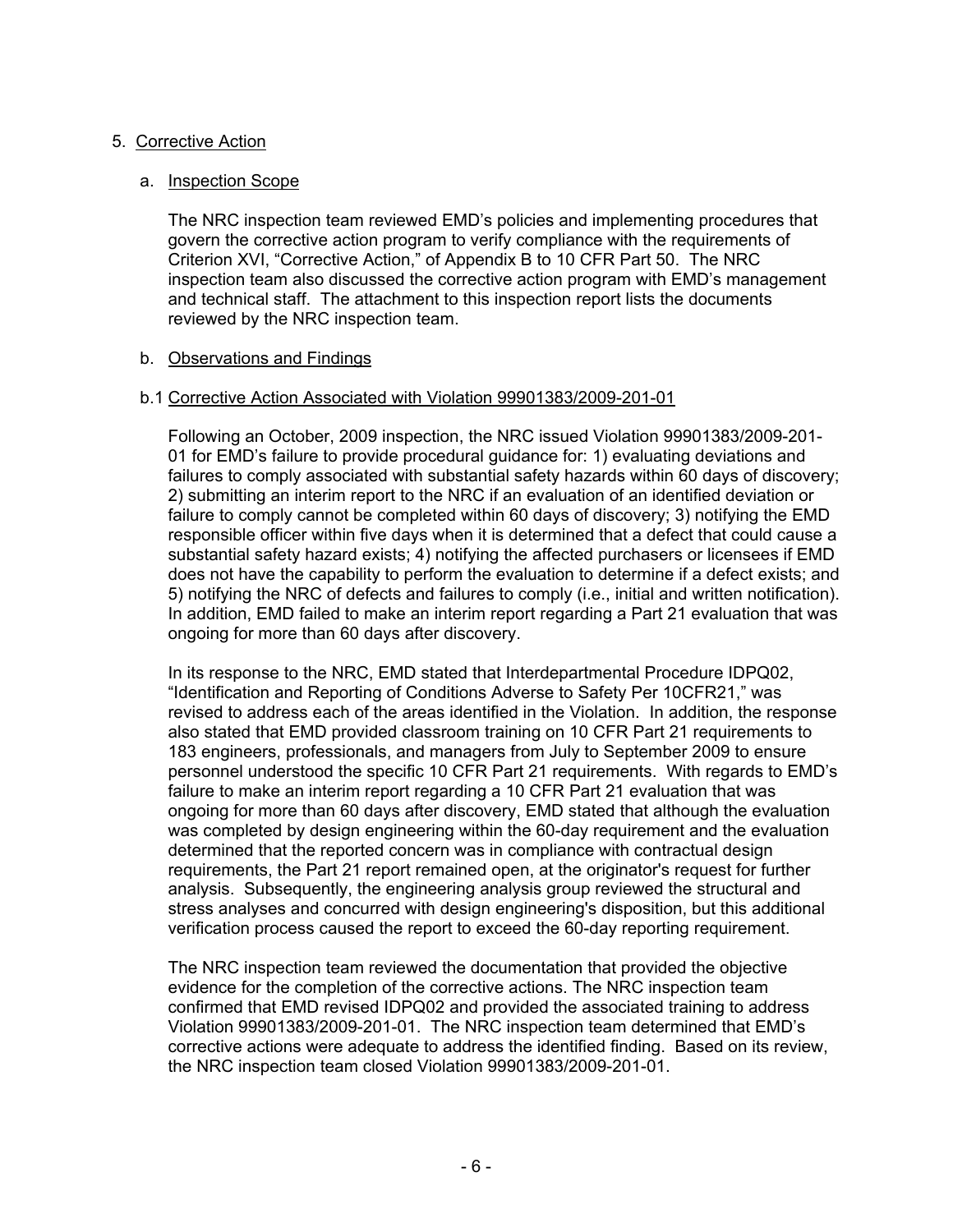### b.2 Corrective Action Associated with Nonconformance 99901383/2009-201-01

The NRC also issued Nonconformance 9990183/2009-201-02 for EMD's failure to include 1) references to the design bases (NCA-2140, Design Bases) or 2) reference to other appropriate documents which specify any additional operating requirements (NCA-3252(a)(6)) for the external heat exchanger design in Curtiss Wright-EMD Design Specification DS10031, "AP1000 Reactor Coolant Pump External Heat Exchanger Design Specification," Revision 0.

In its response to the NRC, EMD stated that Design Specification (DS) 10031 was revised to add reference to the AP1000 Reactor Coolant Pump (RCP) Design Specification and to applicable EMD analyses/calculation reports that addressed the absence of references to design bases for the operating requirements. In addition, the response stated that Interdepartmental Procedure IDPE21, "Design and Equipment Specifications," and the attachment, "Guide to Specification Contents for Commercial Nuclear Equipment," were revised to state that references to design bases and operability requirements must be included in a design specification, and that EMD will provide procedural training in accordance with the quality program.

The NRC inspection team reviewed the documentation that provided the objective evidence for the completion of the corrective actions. The NRC inspection team confirmed that EMD revised DS 10031, IDPE21, and the attachment and provided the associated training to address Nonconformance 99901383/2009-201-02. The NRC inspection team determined that EMD's corrective actions were adequate to address the identified finding. Based on its review, the NRC inspection team closed Nonconformance 99901383/2009-201-02.

### b.3 Corrective Action Associated with Nonconformance 99901383/2009/201-01

The NRC also issued Nonconformance 99901383/2009-201-03 for EMD's failure to document that applicable design reviews had been performed since they had not been signed and dated by the chairperson or lead engineer for a sample of 121 design review action item chit forms, related to the AP1000 reactor coolant pump (RCP) flywheel and AP1000 RCP pressure boundary components and seismic analysis design reports.

In its response to the NRC, EMD stated that all AP1000 Design Review chits were reviewed to ensure that both the Lead Engineer and Design Review Chairman signed each as required per Interdepartmental Procedure IDPE22, "Checking Design Calculations and Design Verification." In addition, the response also stated that responsible personnel would be retrained on the requirements of IDPE22 to ensure strict compliance with procedural requirements. Further, the response stated that an annual self-assessment will be conducted to verify that strict adherence to the procedure is being maintained including signature requirements. EMD closed the corrective action on March 26, 2010.

During review of the documentation that provided the objective evidence for the completion of the corrective action, the NRC inspection team noted that the annual selfassessment that EMD committed to perform to verify that strict adherence to the procedure was being maintained was performed in September 2011, 18 months after the corrective action was closed, and had not been performed since. The NRC inspection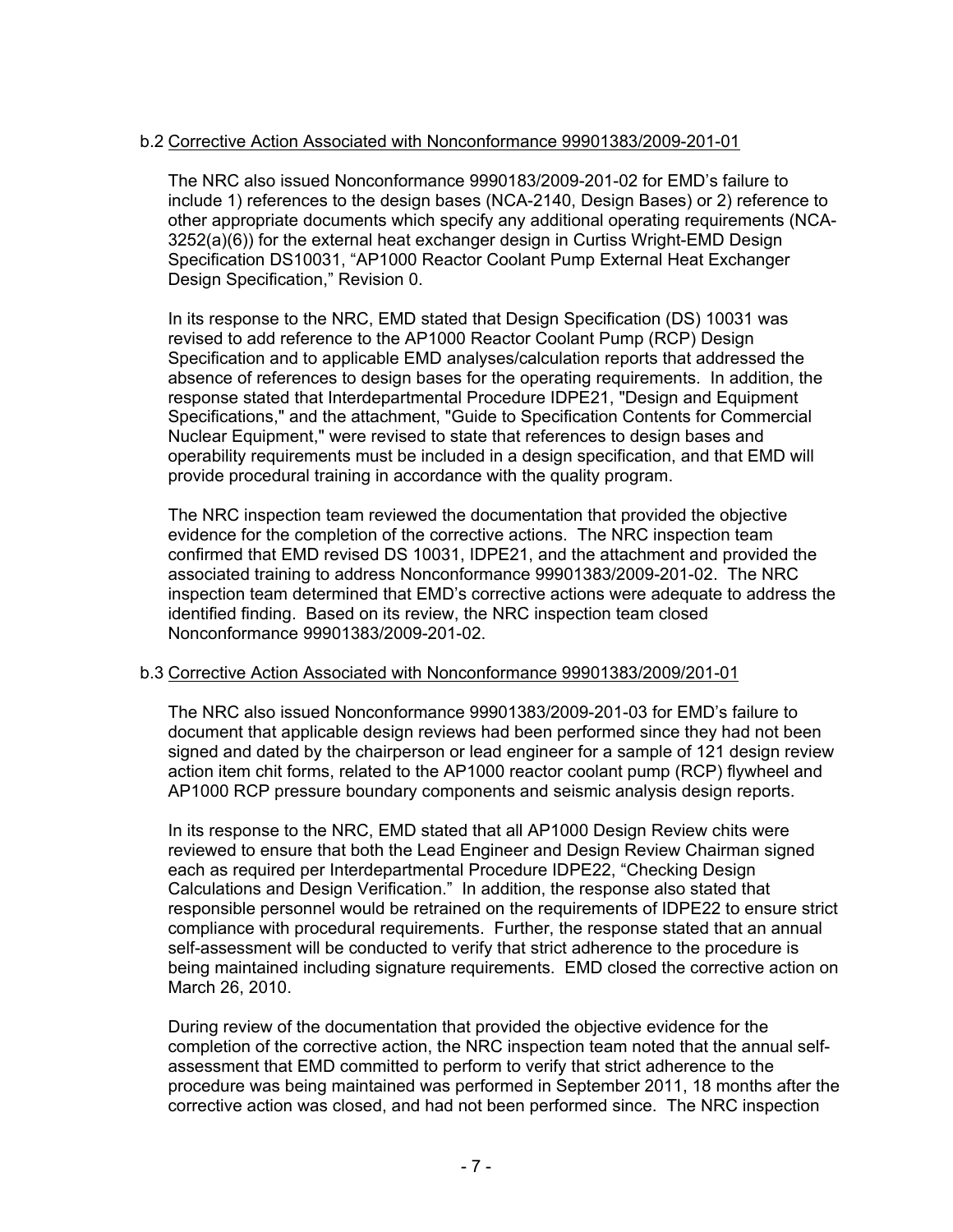team identified this issue as an example of Nonconformance 99901383/2014-201-01 for EMD's failure to ensure that conditions adverse to quality are promptly identified and corrected.

### b.4 Implementation of EMD's Corrective Action Program

During review of a sample of Corrective Action Requests (CARs), the NRC inspection team noted that several CARs opened in response to significant conditions adverse to quality were at least 30 days past the due date. The NRC inspection team identified this issue as another example of Nonconformance 99901383/2014-201-01 for EMD's failure to ensure that conditions adverse to quality are promptly identified and corrected.

The NRC inspection team identified that EMD's corrective action program failed to preclude repetition of an issue that had been previously identified, corrected, and closed as stated in CAR No. 2013-00175. CAR No. 2013-00175 was opened in response to an audit performed by a customer of EMD to address timely verifications of corrections actions by the lead responder and to include guidance in IDPQ17, "Correction Action Request Procedure," Revision 14, dated July 22, 2013, to identify a timeframe for verification of corrective actions by the lead responder. At the time of the inspection, the NRC inspection team noted several corrective actions that had not been verified by the lead responder and confirmed that IDPQ17 had not been revised to include guidance identifying a timeframe for verification of corrective actions. The NRC inspection team identified this issue as an example of Nonconformance 99901383/2014-201-01 for EMD's failure to ensure that significant conditions adverse to quality were corrected to preclude repetition.

EMD's corrective action program requires the performance of an Effectiveness Review (EFR) for significant conditions adverse to quality. EFRs are performed to analyze and document the appropriateness of the root causes and their associated corrective actions to prevent recurrence. The NRC inspection team identified several CARs opened in response to significant conditions adverse to quality for which no effectiveness review had been performed as required. The NRC inspection team identified this issue as an example of Nonconformance 99901383/2014-201-01 for EMD's failure to perform EFRs for significant conditions adverse to quality as required by EMD's corrective action program.

c. Conclusion

The NRC inspection team issued Nonconformance 99901383/2014-201-01 in association with EMD's failure to implement the regulatory requirements of Criterion XVI, "Corrective Action," of Appendix B to 10 CFR Part 50. Nonconformance 99901383/2014-201-01 cites EMD for failing to ensure that significant conditions adverse to quality and conditions adverse to quality are promptly identified and corrected, failing to ensure that conditions adverse to quality were corrected to preclude repetition, and failing to perform effectiveness reviews (EFR) for significant conditions adverse to quality as required by EMD's corrective action program.

#### 12. Entrance and Exit Meetings

On June 23, 2014, the NRC inspection team discussed the scope of the inspection with Mr. Stewart Shannon, Director, Quality Assurance, and other members of EMD's management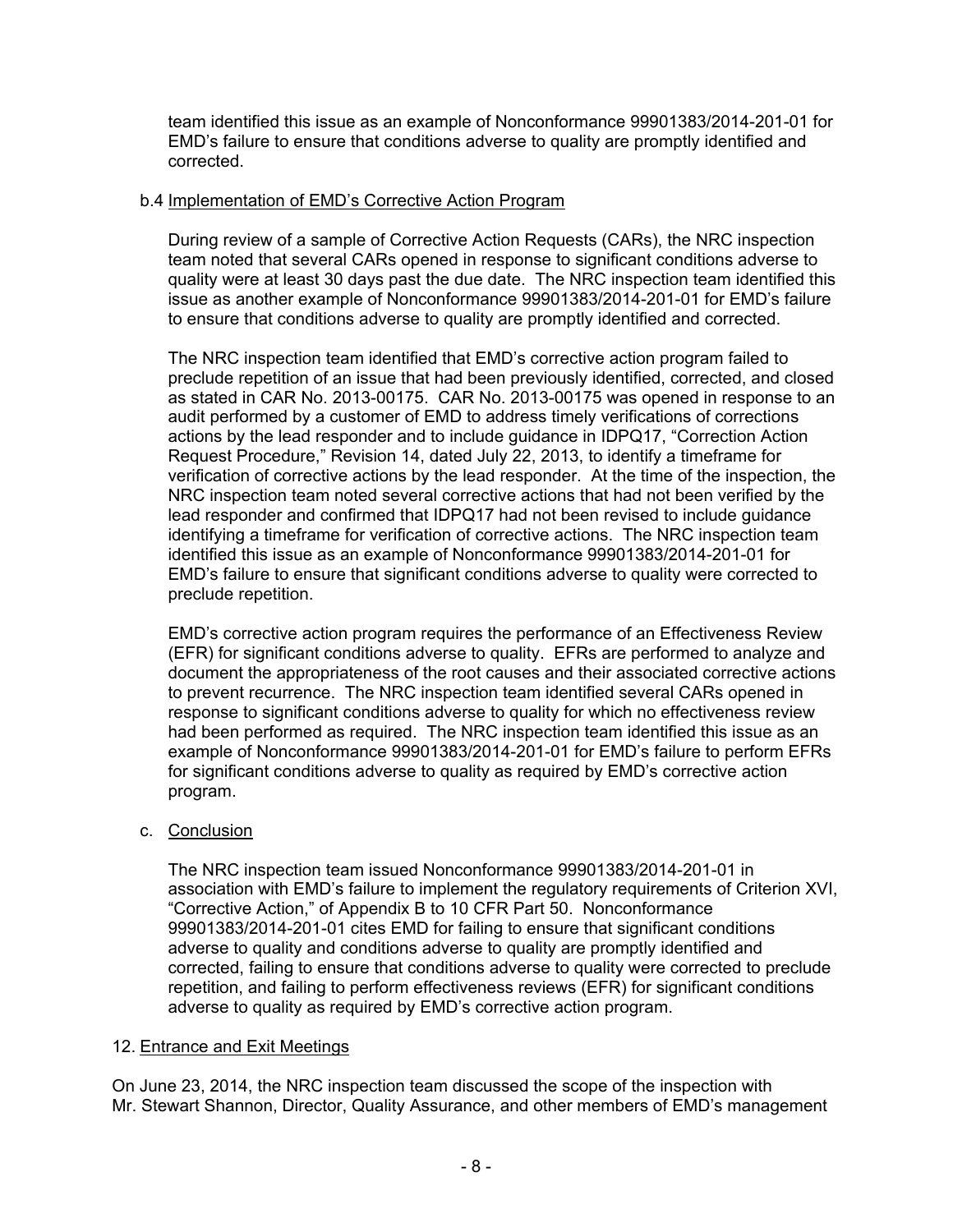and technical staff. On June 25, 2014, the NRC inspection team presented the inspection results and observations during an exit meeting with Mr. Brian Eckels, General Manager, Defense Business, and other members of EMD's management and technical staff. The attachment to this report lists the attendees of the entrance and exit meetings, as well as those individuals whom the NRC inspection team interviewed.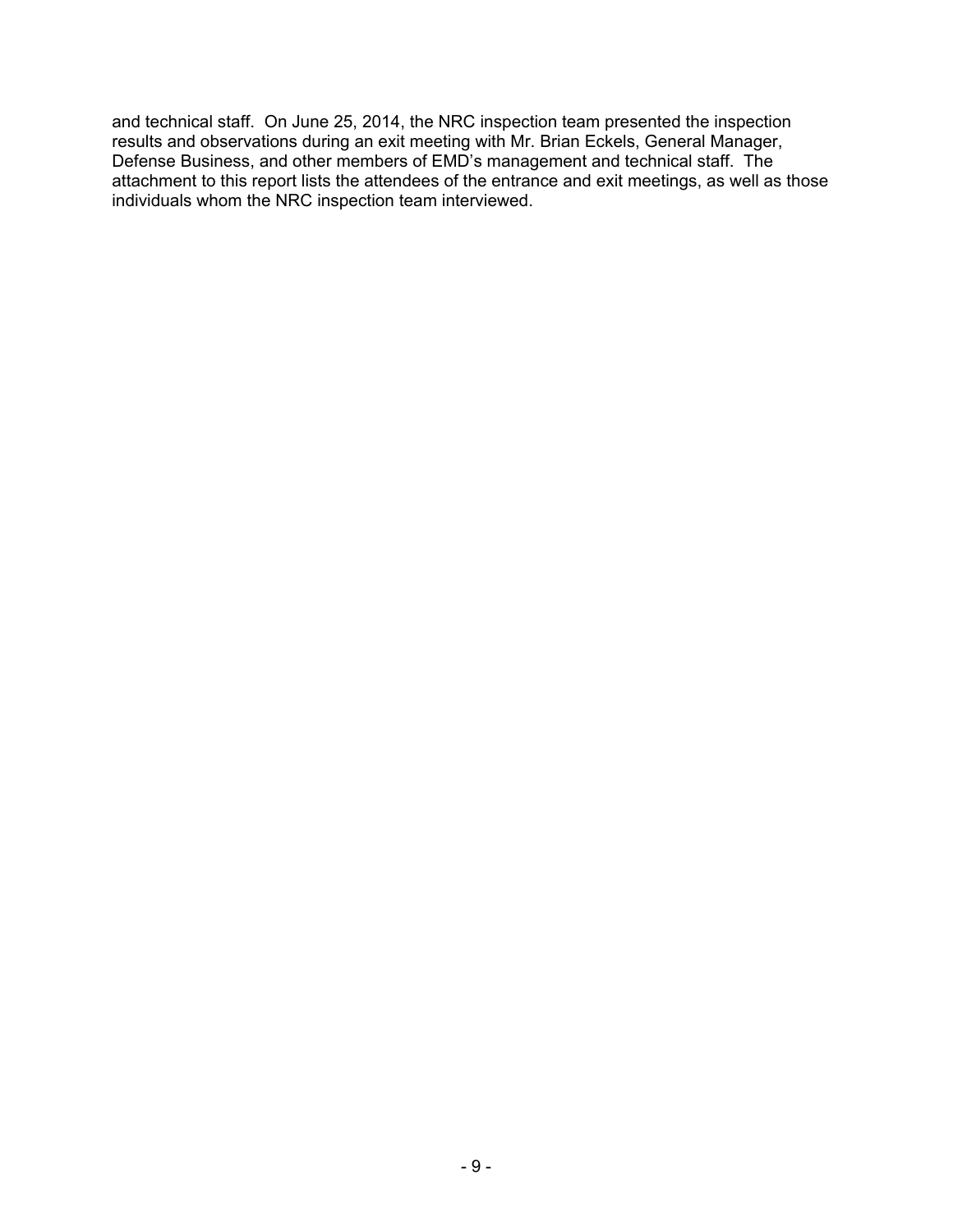## **ATTACHMENT**

# 1. ENTRANCE AND EXIT MEETING ATTENDEES

| <b>Name</b>             | <b>Title</b>                                          | <b>Affiliation</b> | <b>Entrance</b> | <b>Exit</b> | Interviewed |
|-------------------------|-------------------------------------------------------|--------------------|-----------------|-------------|-------------|
| <b>Brian Eckels</b>     | <b>General Manager</b><br><b>Defense Business</b>     | <b>EMD</b>         |                 | X           |             |
| A. Thomas Frost         | Director, AP1000<br>Operations                        | <b>EMD</b>         | $\mathsf{X}$    | X           |             |
| <b>Keith Hensler</b>    | Director, Business<br>Development                     | <b>EMD</b>         | X               | X           |             |
| Randy Jacob             | Project Manager                                       | <b>EMD</b>         |                 | X           |             |
| <b>Jay Gardiner</b>     | Manager, Quality<br>Programs and Code                 | <b>EMD</b>         | $\sf X$         | X           |             |
| <b>Richard Kuchravy</b> | Director, Power<br><b>Business Segment</b>            | <b>EMD</b>         |                 | X           |             |
| Stewart A. Shannon      | Director, Quality<br>Assurance                        | <b>EMD</b>         | X               | X           |             |
| <b>Thommy Santiago</b>  | <b>Senior Quality Engineer</b>                        | <b>EMD</b>         | X               | X           | X           |
| <b>Mike Sherwin</b>     | Manager, Supplier<br>Quality                          | <b>EMD</b>         | X               | X           | X           |
| Anthony Bolyen          | Manager, Quality<br>Assurance                         | <b>EMD</b>         | $\sf X$         | X           | X           |
| Chris T. Farr           | Director, Engineering<br><b>Process and Resources</b> | <b>EMD</b>         | $\sf X$         | X           | X           |
| John Tessaro            | <b>Chief Engineer</b>                                 | <b>EMD</b>         |                 | X           |             |
| Holly L. Walton         | Director, Project and<br><b>Materials Management</b>  | <b>EMD</b>         | X               | X           |             |
| Matthew G. Kotch        | <b>Quality Control Manager</b>                        | <b>EMD</b>         | X               | X           |             |
| Lauren Blake            | Continuous<br><b>Improvement Engineer</b>             | <b>EMD</b>         |                 | X           | X           |
| <b>Francis Alim</b>     | Continuous<br><b>Improvement Engineer</b>             | <b>EMD</b>         |                 | X           |             |
| Brian F. Sakowski       | <b>Supplier Quality</b><br>Engineer                   | <b>EMD</b>         | X               | X           | X           |
| <b>Shawn Cross</b>      | <b>Director of Operations</b>                         | <b>EMD</b>         | X               |             |             |
| Debby Gibb              | Manager, Planning                                     | <b>EMD</b>         | X               |             |             |
| Rebecca Houston         | Manager, Project<br>Control                           | <b>EMD</b>         | X               |             |             |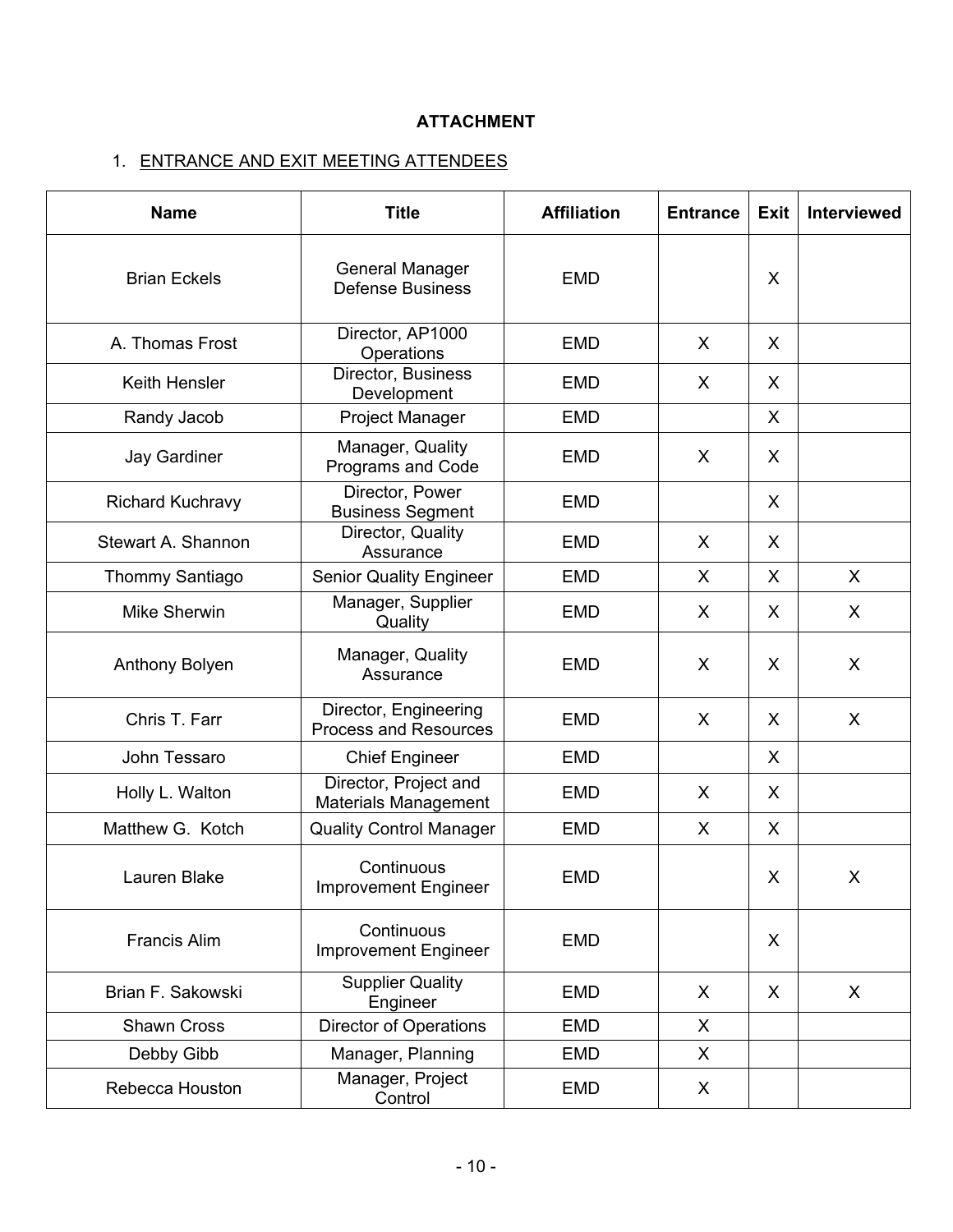| <b>Name</b>                  | <b>Title</b>                                         |              | <b>Entrance</b> | <b>Exit</b> | Interviewed |
|------------------------------|------------------------------------------------------|--------------|-----------------|-------------|-------------|
| Mary K. Workoff              | Director, Defense<br><b>Business Segment</b>         | <b>EMD</b>   | X               |             |             |
| Randy Swanson                | Human Resources                                      | <b>EMD</b>   | X               |             |             |
| Allen Hribar                 | Engineer                                             | <b>EMD</b>   | X               |             |             |
| <b>Yvonne Rupert</b>         | <b>Senior Controller</b>                             | <b>EMD</b>   | X               |             |             |
| <b>William West</b>          | Sourcing Manager                                     | <b>EMD</b>   | X               |             |             |
| Timothy W. Dunn              | Senior Principal<br>Engineer                         | <b>EMD</b>   |                 |             | X           |
| <b>Arthur Douglas</b>        | <b>Facilities Engineer</b>                           | <b>EMD</b>   |                 |             | X           |
| <b>Diane Smarslok</b>        | <b>Corrective Action</b><br><b>Request Evaluator</b> | <b>EMD</b>   |                 |             | X           |
| Paul Beer                    | <b>Engineering Manager</b>                           | <b>EMD</b>   |                 |             | X           |
| <b>Mathew Mentecky</b>       | <b>Contract Administrator</b>                        | <b>EMD</b>   |                 |             |             |
| Dave Hobbins                 | Manager, Dynamics and<br>Hydraulics                  | <b>EMD</b>   |                 |             | X           |
| John Duke                    | <b>Principal Quality</b><br>Engineer                 | <b>WEC</b>   | X               | X           | X           |
| Korey L. Hosack              | (via teleconference)                                 | <b>WEC</b>   | X               | X           |             |
| Ronald P. Wessel             | (via teleconference)                                 | <b>WEC</b>   | X               | X           |             |
| Nicolas S. Nordmann          | (via teleconference)                                 | <b>WEC</b>   | X               | $\sf X$     |             |
| Joseph F. Petagno            | (via teleconference)                                 | <b>WEC</b>   | X               | X           |             |
| Peter J. Varga               | (via teleconference)                                 | <b>WEC</b>   |                 | X           |             |
| Marie Blanc                  | (via teleconference)                                 | <b>WEC</b>   |                 | X           |             |
| Paul A. Russ                 | (via teleconference)                                 | <b>WEC</b>   |                 | X           |             |
| Lichao Du                    | (via teleconference)                                 | <b>WEC</b>   |                 | X           |             |
| <b>Chester Rodrigues III</b> | (via teleconference)                                 | <b>SCANA</b> | X               | X           |             |
| <b>Thomas Herring</b>        | (via teleconference)                                 | <b>SCANA</b> | X               | X           |             |
| Jennifer Harrelson           | (via teleconference)                                 |              | X               | X           |             |
| <b>Curtis Shiley</b>         | (via teleconference)                                 | <b>SNC</b>   | X               | X           |             |
| Larry P. Cunningham          | (via teleconference)                                 | <b>SNC</b>   |                 | X           |             |
| <b>Brent Clarke</b>          | <b>Inspection Team Leader</b>                        | <b>NRC</b>   | X               | X           | N/A         |
| <b>Edward Roach</b>          | Inspector                                            | <b>NRC</b>   | X               | X           | N/A         |
| Yamir Diaz-Castilo           | Inspector                                            | <b>NRC</b>   | X               | X           | N/A         |
| Qin Liwei                    | Inspector                                            | NNSA (China) | X               | X           | N/A         |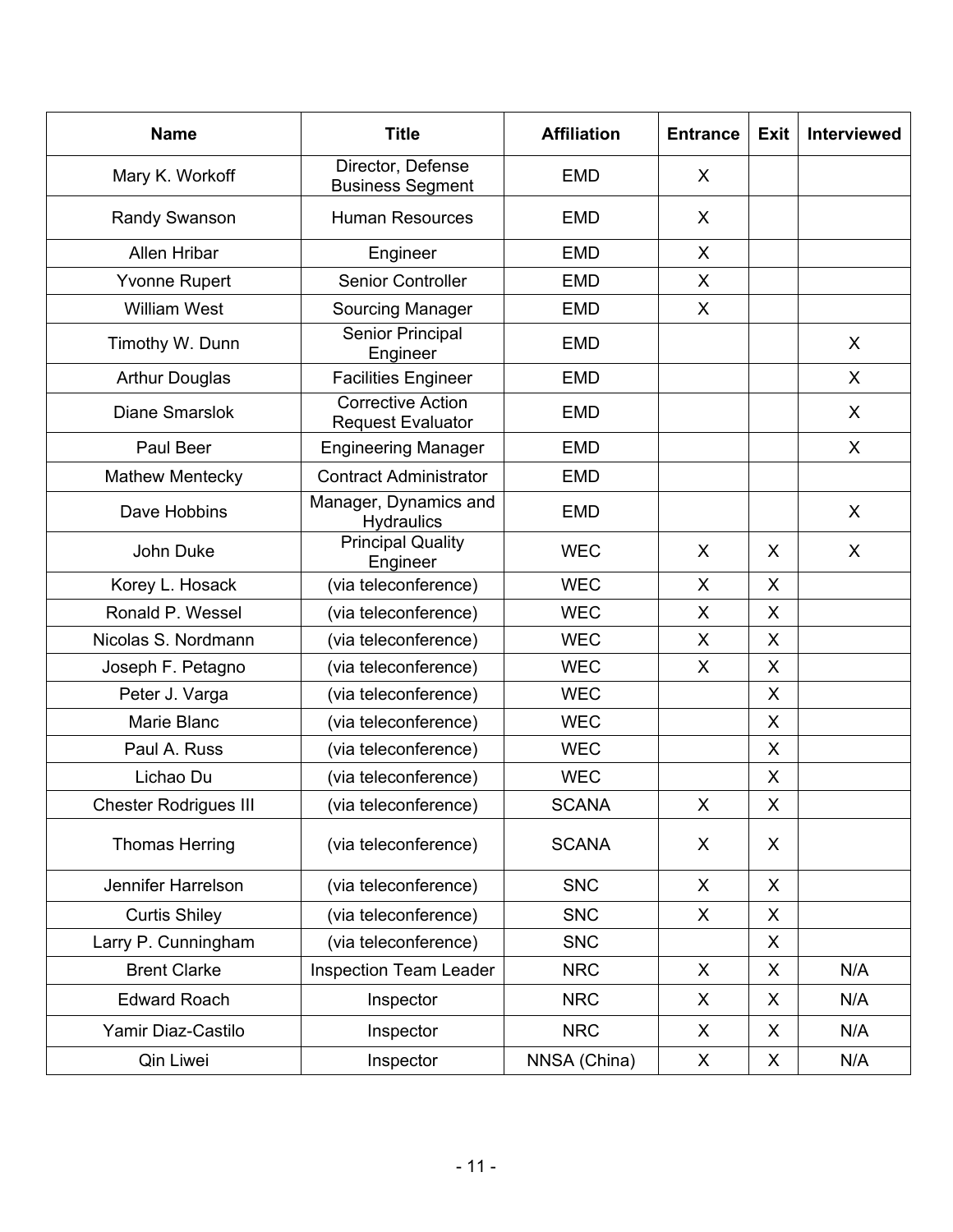## 2. INSPECTION PROCEDURES USED

IP 43002, "Routine Inspections of Nuclear Vendors," dated July 15, 2013.

### 3. LIST OF ITEMS OPENED, CLOSED, AND DISCUSSED

| <b>Item Number</b>   | <b>Status</b> | Type       | <b>Description</b>   | <b>Applicable ITAAC</b> |
|----------------------|---------------|------------|----------------------|-------------------------|
| 99901383/2014-201-01 | Opened        | <b>NON</b> | <b>Criterion XVI</b> | N/A                     |

### 4. INSPECTIONS, TESTS, ANALYSES, AND ACCEPTANCE CRITERIA

The U.S. Nuclear Regulatory Commission (NRC) inspection team identified the following inspections, tests, analyses, and acceptance criteria (ITAAC) related to the Reactor Coolant Pumps (RCPs) being designed and fabricated by EMD. At the time of the inspection, the RCP thrust bearings and the lower flywheel were being redesigned. That redesign directly affects several ITAAC. For the ITAAC listed below, the NRC inspection team reviewed EMD's quality assurance controls in the areas of design control, nonconforming materials parts and components, and corrective actions. The ITAAC design commitments referenced below are for future use by the NRC staff during the ITAAC closure process. The listing of these ITAAC design commitments does not indicate that they have been met and closed. The NRC inspection team did not identify any findings associated with the ITAAC identified below.

| Appendix C from the Combined<br>License for Vogtle Units 3 and 4<br>and V.C. Summer Units 2 and 3 | No. 13 | ITAAC 2.1.02.02a    |
|---------------------------------------------------------------------------------------------------|--------|---------------------|
| Appendix C from the Combined<br>License for Vogtle Units 3 and 4<br>and V.C. Summer Units 2 and 3 | No. 15 | ITAAC 2.1.02.03a    |
| Appendix C from the Combined<br>License for Vogtle Units 3 and 4<br>and V.C. Summer Units 2 and 3 | No. 17 | ITAAC 2.1.02.04a    |
| Appendix C from the Combined<br>License for Vogtle Units 3 and 4<br>and V.C. Summer Units 2 and 3 | No. 20 | ITAAC 2.1.02.05a.ii |
| Appendix C from the Combined<br>License for Vogtle Units 3 and 4<br>and V.C. Summer Units 2 and 3 | No. 30 | ITAAC 2.1.02.08b    |
| Appendix C from the Combined<br>License for Vogtle Units 3 and 4<br>and V.C. Summer Units 2 and 3 | No. 31 | ITAAC 2.1.02.08c    |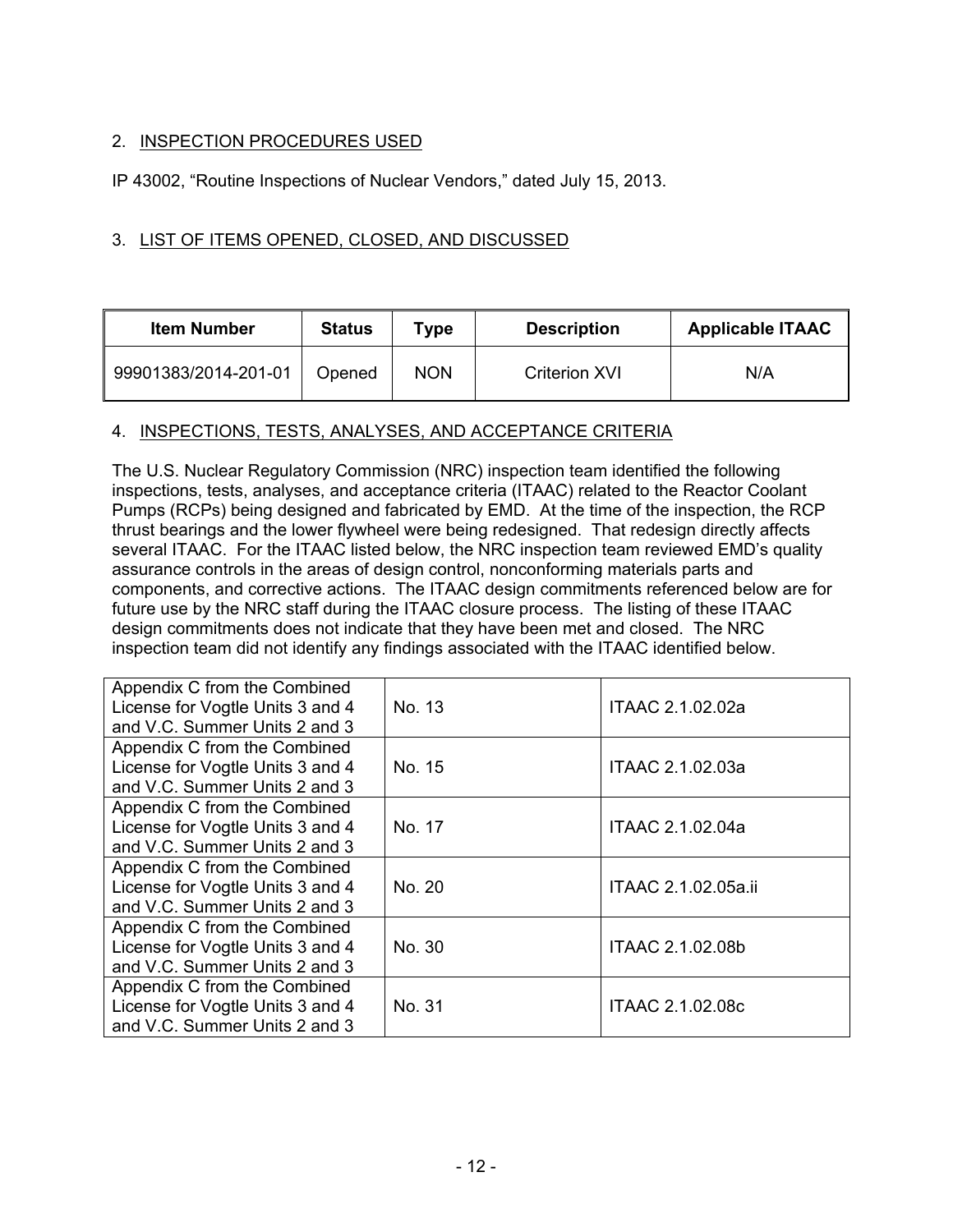## 5. DOCUMENTS REVIEWED

### Policies and Procedures

- Curtiss-Wright Electro-Mechanical Corporation (EMD) Quality Assurance Program Manual for Construction of Class 1, 2, 3 Components, Parts, NS Supports, and Supply of Material in Accordance with ASME Section III, Division 1 Requirements, Revision 7
- EMD Quality Program Manual, Revision 13, dated February 4, 2014
- IDPQ01, "Control of Nonconforming Materials," Revision 20, dated January 13, 2014
- IDPQ02, "Identification and Reporting of Conditions Adverse to Quality in a Commercial Nuclear Power Plant per 10CFR21," Revision 11, dated June 4, 2014
- IDPQ07, "Preventive Action Programs," Revision 8, dated May 28, 2014
- INSIDP11, "Initiating a MRR," Revision 7, dated June 7, 2014
- IDPQ17, "Corrective Action Request Procedure," Revision 15, dated May 5, 2014
- INSIDP19, "Special Processes for Nonconformances," Revision 10, dated June 17, 2014
- INSIDP21, "Processing Dispositioned MRRs," Revision 5, dated June 17, 2014
- INSIDP25, "EMD Cause Analysis and Preventative Action (CAPA)," Revision 2, dated January 21, 2014
- INSIDP26, "Effectiveness Review Process," Revision 1, dated January 2, 2013
- CTTAP 12.0.1, "Design Control AP1000 RCP Technology Transfer," Revision 000, dated February 12, 2009
- IDPE21, "Design and Equipment Specifications," Revision 5, dated April 5, 2012
- IDPE22, "Design Verification and Reviews," Revision 11, dated April 30, 2014
- IDPE23, "Control of Design / Analysis Computer Programs," Revision 10, dated June 19, 2014
- IDPE24, "Material Ordering Documents (MODs)," revision 6, dated January 4, 2013
- IDPE37, "Existing Product Projects," Revision 4, dated June 28, 2013

### Material Review Reports

• 4197Z, 9305Z, 9546Z, 9924Z, 0329AA, 0379AA, 0411AA, 1005AA, 1324AA, 1369AA

### Corrective Action Reports

• 2009-00315, 2009-00316, 2009-00372, 2009-00376, 2012-00716, 2013-00042, 2013- 00047, 2013-00063, 2013-00072, 2013-00085, 2013-00085, 2013-00093, 2013-00097, 2013-00098, 2013-00114, 2013-00116, 2013-00121, 2013-00130, 2013-00139, 2013- 00142, 2013-157, 2013-159, 2013-163, 2013-00164, 2013-00166, 2013-00175, 2013